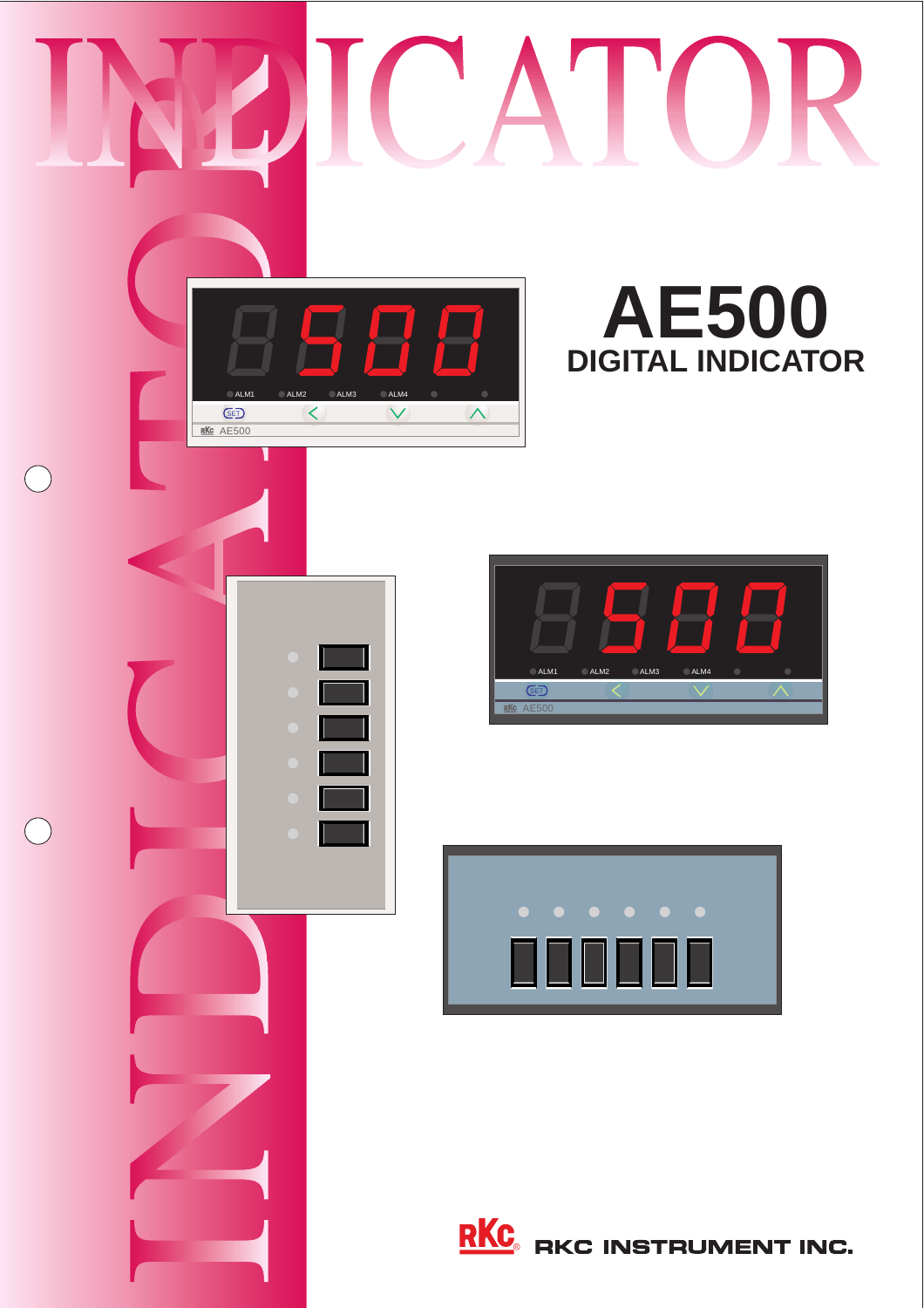





**Easy-to-see large size LED 4 points of alarm can be added Optional digital communications**

| $(1)$ Input                                         | : a) Thermocouple: K, J, E, T, R, S, B, N(JIS/IEC), U, L(DIN),<br>PLII(NBS), W5Re/W26Re(ASTM)<br>*Input impedance : Approx. $1M\Omega$ |
|-----------------------------------------------------|----------------------------------------------------------------------------------------------------------------------------------------|
|                                                     | : Pt100(JIS/IEC), JPt100(JIS)<br>b) RTD                                                                                                |
|                                                     | c) Voltage input: 0 to 5V DC, 1 to 5V DC                                                                                               |
|                                                     | d) Current input: 0 to 20mA DC, 4 to 20mA DC                                                                                           |
|                                                     | *A resistor of 250 $\Omega$ is to be connected externally.                                                                             |
| (2) Sampling cycle                                  | $: 0.5$ sec.                                                                                                                           |
|                                                     | (3) Influence of external resistance: Approx. $0.2\mu V/\Omega$ (Thermocouple)                                                         |
| (4) Influence of input lead                         | : Approx. 0.01%/ $\Omega$ of reading but up to 10 $\Omega$ per wire maximum                                                            |
| (5) Action at input break                           | : a) Thermocouple: Up scale                                                                                                            |
|                                                     | b) RTD<br>: Up scale                                                                                                                   |
|                                                     | c) Voltage, current input : Down scale                                                                                                 |
|                                                     | * Alarm output is ON.                                                                                                                  |
|                                                     | * When "0 to 5V DC" and "0 to 20mA DC" input, value around zero.                                                                       |
| (6) Action at input short circuit: Down scale (RTD) |                                                                                                                                        |
|                                                     | * Alarm output is ON.                                                                                                                  |
| (7) PV bias                                         | : a) -1999 to 9999°C (Temperature)                                                                                                     |
|                                                     | b) - span to + span (Voltage, current input)                                                                                           |

### **Performance**

| (1) Measuring accuracy    | : a) $\pm$ (0.3% of display value + 1 digit) or $\pm$ 2°C<br>whichever is larger (Thermocouple)                                               |
|---------------------------|-----------------------------------------------------------------------------------------------------------------------------------------------|
|                           | *Accuracy is not quaranteed between 0 and 399°C (0 and 800°F) for<br>type R, S, and B input.                                                  |
|                           | *Accuracy is not quaranteed between -199.9 and 100.0°C (-328 and<br>212°F) for type T, U input.                                               |
|                           | : b) $\pm$ (0.3% of display value + 1 digit) or $\pm$ 0.8°C<br>whichever is larger (RTD)                                                      |
|                           | : c) $\pm$ (0.3% of display value + 1 digit) (Voltage, current input)                                                                         |
| (2) Insulation resistance | : More than $20M\Omega$ (500V DC) between measured terminals and ground<br>More than $20M\Omega$ (500V DC) between power terminals and ground |
| (3) Withstand voltage     | : 1000V AC for one minute between measured terminals and ground<br>1500V AC for one minute between power terminals and ground                 |

### **Alarm function (option)**

| (1) Number of output       | : 4 points                                                               |
|----------------------------|--------------------------------------------------------------------------|
| (2) Alarm action           | : Process High, Low                                                      |
|                            | * Hold action can be programmed.                                         |
| (3) Alarm differential gap | : 0 to 100 $^{\circ}$ C or 0.0 to 100.0 $^{\circ}$ C (Temperature input) |
|                            | 0.0 to 10.0% (Voltage, current input)                                    |
| (4) Alarm output           | : Alarm 1, 2 : Relay output, Form A contact 250V AC 1A (Resistive load)  |
|                            | Alarm 3, 4 : Relay output, Form A contact 250V AC 3A (Resistive load)    |
|                            |                                                                          |

### **LED drive power supply for SP400/SP500 (option)**

| (1) Output         | : 12V DC. +1V. -2V                                                |
|--------------------|-------------------------------------------------------------------|
| (2) Number of link | : Max. 2 with the TF and 1 without TF. (TF: Transfer switch type) |
|                    | * This option is not available when alarm 4 output is specified.  |

### **<u>★</u> Input Input Input Integral communications** (option)

| (1) Communication method: RS-485 (2 wire) |                                                                        |
|-------------------------------------------|------------------------------------------------------------------------|
|                                           | (2) Synchronous method : Start/stop synchronous type                   |
| (3) Communication speed                   | : 2400bps, 4800bps, 9600bps, 19200bps                                  |
| (4) Bit format                            | : Start bit : 1                                                        |
|                                           | Data bit : 7 or 8                                                      |
|                                           | Parity bit : "with" or "without", even or odd in case of "with" parity |
|                                           | Stop bit : 1 or 2                                                      |
| (5) Maximum connection                    | : 31 (Address can be set from 0 to 99.)                                |

### **Analog output (option)**

Specifications)

(1) Number of output<br>(2) Output signal : 1 point<br>: 0 to 20mA DC, 4 to 20mA DC (Load resistance : less than 600Ω) : Not put if  $S$ , it is equivened by  $\frac{1}{2}$ .<br>
Solution in the scaling scaling in the scaling of the scaling scaling in the scaling scaling in the scaling of the scaling scaling in the scaling of the scaling of the scali (2) Output signal<br>(3) Output scaling<br>(4) Output resolution  $\overline{r}$  This option is not available when alarm 3 is specified.

# **Dustproof and waterproof (option)**

Dustproof and waterproof protection : IP65 \* Dustproof and waterproof are effective only to the front direction when installed on a panel.

\* Dustproof and waterproof are not effective when indicators are closely mounted.

## **General specifications**

| (1) Supply voltage          | $: a)$ AC type $: 85$ to 264V AC (50/60Hz common)<br>(Including supply voltage variation) (Rating: 100 to 240V AC)<br>b) 24V AC type: 21.6 to 26.4V AC (50/60Hz common)<br>(Including supply voltage variation) (Rating: 24V AC)<br>c) 24V DC type: 21.6 to 26.4V DC |
|-----------------------------|----------------------------------------------------------------------------------------------------------------------------------------------------------------------------------------------------------------------------------------------------------------------|
|                             | (Including supply voltage variation) (Rating: 24V DC)                                                                                                                                                                                                                |
| (2) Power consumption       | : a) AC type : Maximum 7VA at 100V                                                                                                                                                                                                                                   |
|                             | Maximum 10VA at 240V                                                                                                                                                                                                                                                 |
|                             | b) 24V AC type: Maximum 5VA                                                                                                                                                                                                                                          |
|                             | c) 24V DC type : Maximum 160mA                                                                                                                                                                                                                                       |
| (3) Effect of power failure | : Not affected by power failure less than 20 msec., otherwire<br>reset to the initial status.                                                                                                                                                                        |
| (4) Memory backup           | : Backed up non-volatile memory. (Data retaining period : Approx. 10 years)                                                                                                                                                                                          |
| (5) Ambient temperature     | : 0 to 50°C (32 to 122°F)                                                                                                                                                                                                                                            |
| (6) Ambient humidity        | : 45 to 85% RH                                                                                                                                                                                                                                                       |
|                             | (7) Weight and external dimensions: Approx. 250g, 48(H) x 96(W) x 100(D) mm (1/8 DIN)                                                                                                                                                                                |
|                             | (8) Operating environment : Free from corrosive and flammable gas and dust.                                                                                                                                                                                          |
| (9) Other conditions        | : Free from external noise, vibration, shock and exposure to<br>direct sunlight.                                                                                                                                                                                     |

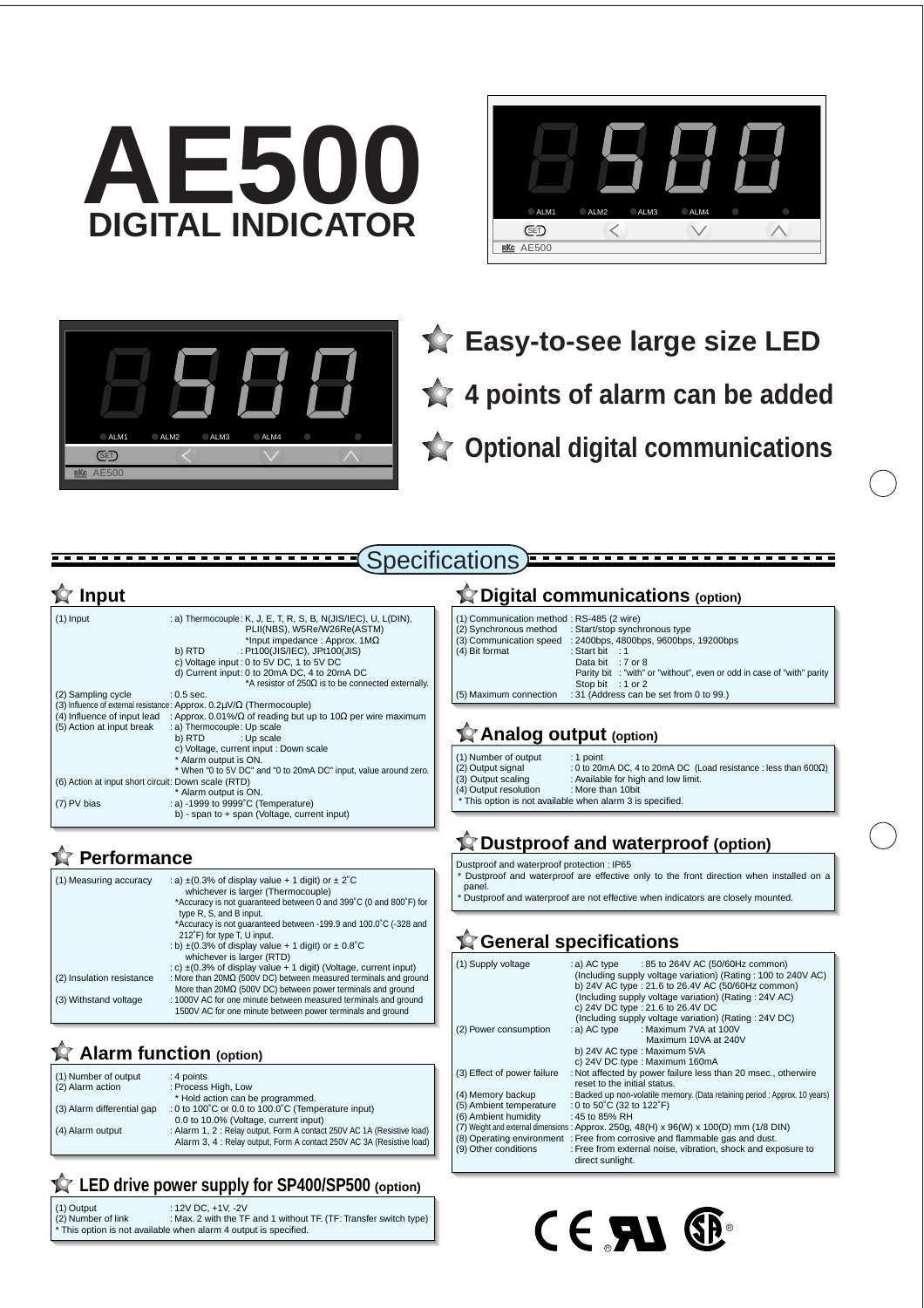# **AE500 Model and Suffix Code**

| Specifications                | Model and Suffix Code                  |       |  |  |  |
|-------------------------------|----------------------------------------|-------|--|--|--|
| Model                         | AE500                                  | l∗    |  |  |  |
| Input and Range               | See Input and Range Code Table         |       |  |  |  |
| Power Supply                  | 100 to 240V AC                         | 3     |  |  |  |
|                               | 24V AC/DC                              | 4     |  |  |  |
| Alarm 1                       | Not supplied                           | N     |  |  |  |
|                               | See Alarm Code Table                   |       |  |  |  |
| Alarm <sub>2</sub>            | Not supplied                           | N     |  |  |  |
|                               | See Alarm Code Table                   |       |  |  |  |
|                               | Not supplied                           | $N$ : |  |  |  |
| Alarm <sub>3</sub>            | See Alarm Code Table                   |       |  |  |  |
| / Analog output               | $0$ to $20mA$ DC                       |       |  |  |  |
|                               | 4 to 20mA DC                           | 8     |  |  |  |
| Alarm <sub>4</sub>            | Not supplied                           | N     |  |  |  |
| / LED drive power supply      | See Alarm Code Table                   |       |  |  |  |
| for SP400/SP500               | LED drive power supply for SP400/SP500 | P     |  |  |  |
| <b>Digital communications</b> | Not supplied                           | N     |  |  |  |
|                               | <b>RS-485</b>                          | 5:    |  |  |  |
| Waterproof and dustproof      | Not supplied                           | N :   |  |  |  |
|                               | Waterproof and dustproof               | 1     |  |  |  |
| Body color                    | <b>Black</b>                           | A     |  |  |  |
|                               | White                                  | Νŀ    |  |  |  |
| Instrument version            | Version symbol                         |       |  |  |  |
|                               |                                        |       |  |  |  |

### **Alarm Code Table**

| Code | Specifications         |  |  |
|------|------------------------|--|--|
| н    | Process High           |  |  |
|      | Process Low            |  |  |
| ĸ    | Process High with hold |  |  |
|      | Process Low with hold  |  |  |

### $\mathbf{\hat{X}}$  Accesory

| Name                                | Model code |
|-------------------------------------|------------|
| Shunt resistor for DC current input | KD100-55   |

# **Input and Range Code Table**<br> **Intermocouple input**

| Input          | Code                     | Range                     |
|----------------|--------------------------|---------------------------|
|                | 01<br>κ                  | 0 <sub>to</sub><br>200°C  |
| κ              | K<br>02                  | 0 <sub>to</sub><br>400°C  |
|                | K<br>03                  | 0 to<br>600°C             |
|                | K<br>04                  | 800°C<br>$0$ to           |
|                | Κ<br>05                  | $0$ to<br>1000°C          |
|                | K<br>06                  | 1200°C<br>$0$ to          |
|                | Ţ<br>07<br>Κ             | 1372°C<br>0 to            |
| (JIS/IEC)      | K<br>13                  | 0 <sub>to</sub><br>100°C  |
|                | K<br>î<br>14             | 300°C<br>0 to             |
|                | K<br>17                  | $0$ to<br>450°C           |
|                | K<br>20                  | $0$ to<br>500°C           |
|                | K<br>A1                  | $0$ to<br>800°F           |
|                | A2<br>K                  | $0$ to<br>1600°F          |
|                | A <sub>3</sub><br>K      | $0$ to<br>2502°F          |
|                | Ì<br>Κ<br>A <sub>9</sub> | 70°F<br>20 <sub>to</sub>  |
|                | 01<br>J                  | 0 to<br>200°C             |
|                | J<br>02                  | 400°C<br>0 <sub>to</sub>  |
| (JIS/IEC)      | J<br>03                  | 0 to<br>600°C             |
|                | J<br>04                  | 0 to<br>800°C             |
|                | J<br>05                  | 1000°C<br>0 <sub>to</sub> |
|                | ï<br>J<br>06             | 1200°C<br>0 to            |
|                | J<br>10                  | 0 to<br>450°C             |
|                | A <sub>1</sub><br>J<br>× | 0 <sub>to</sub><br>800°F  |
|                | A2<br>J                  | 0 <sub>to</sub><br>1600°F |
|                | J<br>A <sub>3</sub>      | 0 <sub>to</sub><br>2192°F |
|                | J<br>A <sub>6</sub>      | 0 <sub>to</sub><br>400°F  |
|                | R<br>01                  | 1600°C<br>$0$ to          |
| #1             | R<br>02                  | $0$ to<br>1769°C          |
| R<br>(JIS/IEC) | Ţ<br>04<br>R             | $0$ to<br>1350°C          |
|                | A1<br>R                  | 3200°F<br>0 to            |
|                | R<br>A2                  | 3216°F<br>0 <sub>to</sub> |
|                | S<br>01                  | 1600°C<br>$0$ to          |
| #1             | S<br>02                  | 1769°C<br>$0$ to          |
| (JIS/IEC)      | S<br>A1<br>ï             | 3200°F<br>$0$ to          |
|                | S<br>A <sub>2</sub>      | 0 <sub>to</sub><br>3216°F |
|                | B<br>01                  | 400 to<br>1800°C          |
| R<br>#1        | B<br>02                  | 1820°C<br>0 to            |
| (JIS/IEC)      | B<br>A <sub>1</sub>      | 3200°F<br>800 to          |
|                | B<br>A <sub>2</sub>      | 3308°F<br>0 <sub>to</sub> |

| Input                    |   | Code                     | Range                        |
|--------------------------|---|--------------------------|------------------------------|
|                          | E | 01                       | 0 <sub>to</sub><br>800°C     |
|                          | Ë | ï<br>02                  | 1000°C<br>0 <sub>to</sub>    |
| $E$ <sub>(JIS/IEC)</sub> | Ë | A <sub>1</sub><br>ī      | 1600°F<br>0 <sub>to</sub>    |
|                          | Ë | A2<br>ï                  | 1832°F<br>0 <sub>to</sub>    |
|                          | N | ï<br>01<br>ı             | 1200°C<br>0 <sub>to</sub>    |
| N                        | N | 02<br>ï                  | 1300°C<br>0 <sub>to</sub>    |
| (JIS/IEC)                | N | ı<br>A <sub>1</sub>      | 2300°F<br>0 <sub>to</sub>    |
|                          | N | A2<br>ï                  | 2372°F<br>0 <sub>to</sub>    |
|                          | T | 01<br>ï                  | $-199.9$ to<br>400.0°C       |
|                          | Т | ı<br>02                  | $-199.9$ to<br>100.0°C       |
|                          | T | ı<br>03                  | 200.0°C<br>$-100.0$ to       |
|                          | T | 04<br>ï                  | 350.0°C<br>0.0 <sub>to</sub> |
| #2                       | T | ı<br>A <sub>1</sub><br>ï | 752.0°F<br>$-199.9$ to       |
| (JIS/IEC)                | T | A2<br>ï                  | $-100.0$ to<br>200.0°F       |
|                          | T | A <sub>3</sub><br>ï      | $-100.0$ to<br>400.0°F       |
|                          | T | ı<br>A4                  | 0.0 <sub>to</sub><br>450.0°F |
|                          | T | A <sub>5</sub><br>ı      | 0.0 <sub>to</sub><br>752.0°F |
|                          | W | ı<br>01                  | 0 <sub>to</sub><br>2000°C    |
| W5Re/W26Re               | W | 02<br>ı                  | 0 <sub>to</sub><br>2320°C    |
| (ASTM)                   | W | A <sub>1</sub><br>ï      | 4000°F<br>0 to               |
|                          | A | ı<br>01                  | 1300°C<br>0 <sub>to</sub>    |
|                          | A | 02<br>ï                  | 1390°C<br>0 <sub>to</sub>    |
| PI II                    | Α | 03<br>ï                  | 1200°C<br>0 <sub>to</sub>    |
| (NBS)                    | A | ı<br>A <sub>1</sub>      | 0 <sub>to</sub><br>2400°F    |
|                          | A | A2<br>ï                  | 0 <sub>to</sub><br>2534°F    |
|                          | Ü | ı<br>01                  | $-199.9$ to<br>600.0°C       |
|                          | Ü | ı<br>02<br>ï             | 100.0°C<br>$-199.9$ to       |
| #2<br>(DIN)              | Ü | 03<br>ï                  | 400.0°C<br>0.0 <sub>to</sub> |
|                          | Ū | ı<br>A <sub>1</sub>      | $-199.9$ to<br>999.9°F       |
|                          | U | A2                       | $-100.0$ to<br>200.0°F       |
|                          | Ū | A <sub>3</sub><br>ï      | 0.0 <sub>to</sub><br>999.9°F |
|                          | L | 01<br>ï                  | 400°C<br>0 <sub>to</sub>     |
|                          | L | 02<br>ï                  | 800°C<br>0 <sub>to</sub>     |
| (DIN)                    | L | A <sub>1</sub>           | 800°F<br>0 <sub>to</sub>     |
|                          | ı | ï<br>A2                  | 1600°F<br>0 <sub>to</sub>    |

L A2

| RTD Input |      |                                |                              |
|-----------|------|--------------------------------|------------------------------|
| Input     | Code |                                | Range                        |
|           | D    | 01<br>ï                        | 649.0°C<br>$-199.9$ to       |
|           | D    | ı<br>02                        | 200.0°C<br>$-199.9$ to       |
|           | D    | 03                             | $-100.0$ to<br>50.0°C        |
|           | D    | 04<br>ı                        | $-100.0$ to<br>100.0°C       |
|           | D    | ı<br>05                        | $-100.0$ to<br>200.0°C       |
|           | D    | ī<br>06                        | 0.0 <sub>to</sub><br>50.0°C  |
|           | D    | ı<br>07                        | 0.0 <sub>to</sub><br>100.0°C |
|           | D    | $\mathbf{I}$<br>08             | 200.0°C<br>0.0 <sub>to</sub> |
| Pt100     | D    | 09                             | 0.0 <sub>to</sub><br>300.0°C |
| (JIS/IEC) | D    | $\mathbf{I}$<br>10             | 0.0 <sub>to</sub><br>500.0°C |
|           | D    | $\mathbf{I}$<br>A <sub>1</sub> | $-199.9$ to<br>999.9°F       |
|           | D    | A2                             | $-199.9$ to<br>400.0°F       |
|           | D    | A <sub>3</sub>                 | $-199.9$ to<br>200.0°F       |
|           | D    | A4                             | 100.0°F<br>$-100.0$ to       |
|           | D    | A <sub>5</sub>                 | $-100.0$ to<br>300.0°F       |
|           | D    | A <sub>6</sub>                 | 100.0°F<br>0.0 <sub>to</sub> |
|           | D    | A7                             | 200.0°F<br>0.0 <sub>to</sub> |
|           | D    | A <sub>8</sub>                 | 0.0 <sub>to</sub><br>400.0°F |
|           | D    | $\mathbf{r}$<br>A <sub>9</sub> | 500.0°F<br>0.0 <sub>to</sub> |
|           | P    | 01                             | $-199.9$ to<br>649.0 °C      |
|           | P    | 02                             | $-199.9$ to<br>200.0°C       |
|           | P    | 03                             | $-100.0$ to<br>50.0°C        |
|           | P    | 04<br>î                        | $-100.0$ to<br>100.0°C       |
| JPt100    | P    | 05                             | $-100.0$ to<br>200.0°C       |
| (JIS)     | P    | 06                             | 50.0°C<br>0.0 <sub>to</sub>  |
|           | P    | ï<br>07                        | 100.0°C<br>0.0 <sub>to</sub> |
|           | P    | 08                             | 200.0°C<br>0.0 <sub>to</sub> |
|           | P    | 09                             | 0.0 <sub>to</sub><br>300.0°C |
|           | P    | ï<br>10                        | 0.0 <sub>to</sub><br>500.0°C |

### Voltage / Current DC input

| Input            | Code |    | Range            |
|------------------|------|----|------------------|
| 0 to 5V DC       |      | 01 | 0.0 to 100.0%    |
| 1 to 5V DC       |      | 01 | 0.0 to 100.0%    |
| $0$ to $20mA$ DC |      | Λ1 | 0.0 to 100.0% #3 |
| 4 to 20mA DC     |      |    | 0.0 to 100.0% #3 |

#1 : Accuracy is not guranteed between 0 and 399˚C (0 and 799˚F).<br>#2 : Accuracy is not guranteed between -199.9 and -100.0℃ (-199.9 and -158.0˚F).<br>#3 : A 250Ω resistor is externally connected at the input terminals.

## **SP400/SP500 input selector unit**



#### ♦**General specifications**

: Approx.???g<br>Ambient temperature: 0 to 50˚C [ 32 to 122˚F ]<br>Ambient humidity : 45 to 85% RH<br>Operating atmosphere: Free from corrosive and flammable gases and dust. Other operating conditions : Free from external noise, vibration, shock and direct sunlight.

### **SP400/SP500 Model and Suffix Code**

| Model and Suffix Code                                                                                                                                                                         |                            |  |   |  |
|-----------------------------------------------------------------------------------------------------------------------------------------------------------------------------------------------|----------------------------|--|---|--|
| SP400<br>SP500                                                                                                                                                                                |                            |  |   |  |
| Thermocouple: K<br>Thermocouple: J<br>Thermocouple: R<br>Thermocouple: S<br>Thermocouple: B<br>Thermocouple: E<br>Thermocouple: T<br>Thermocouple: N<br>RTD input<br>Voltage/Current DC input | R<br>S<br>R<br>F<br>N<br>D |  |   |  |
| Not supplied<br>N<br>With transfer switch                                                                                                                                                     |                            |  |   |  |
| <b>Black</b><br>Body color<br>White                                                                                                                                                           |                            |  | А |  |
|                                                                                                                                                                                               |                            |  |   |  |